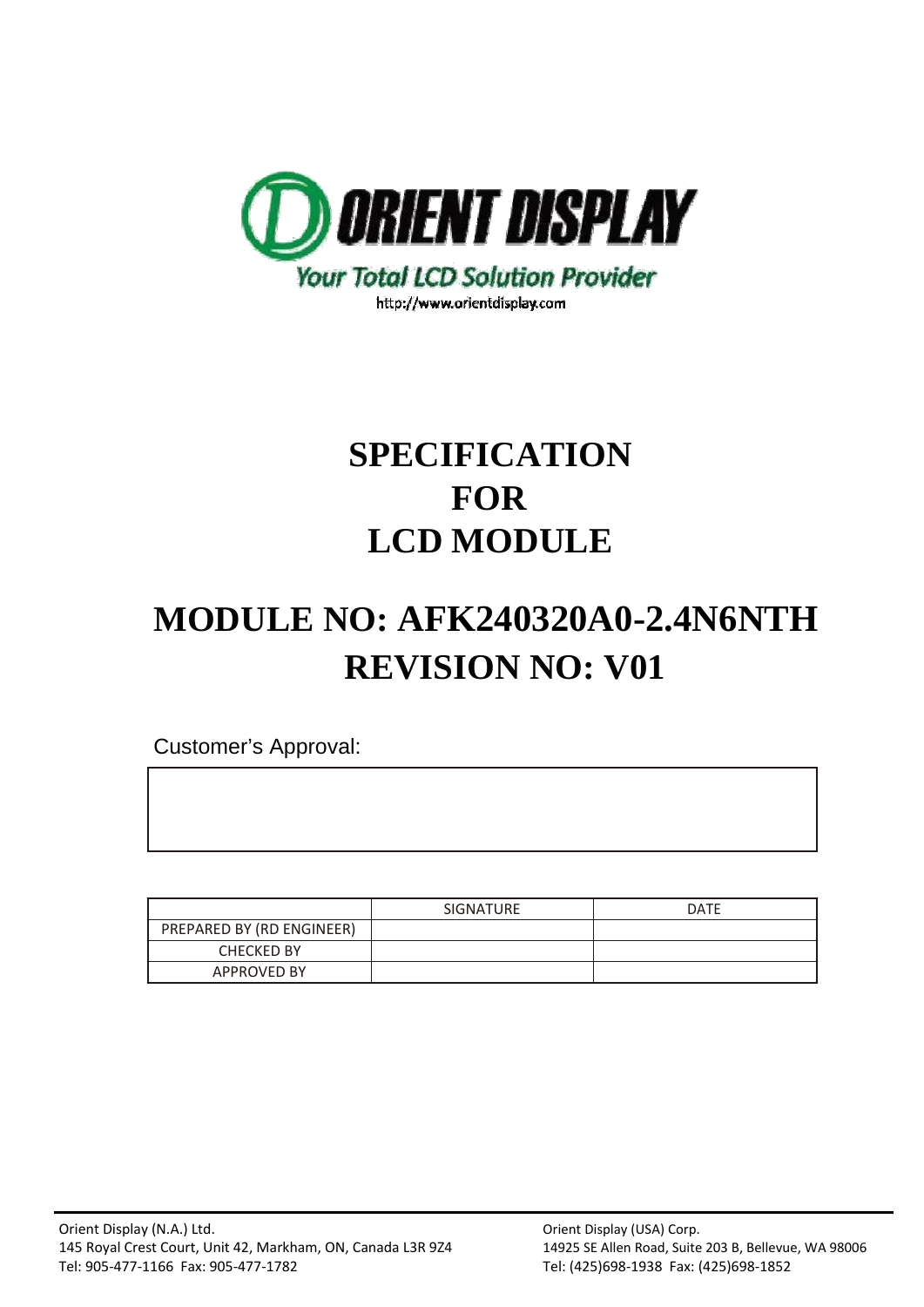# Records of Revision

| $\mathop{\mathrm{DATE}}$ | REF. PAGE   | REVISED | SUMMARY     | REMARK |
|--------------------------|-------------|---------|-------------|--------|
|                          | PARAGRAPH   | No.     |             |        |
|                          | DRAWING No. |         |             |        |
| $2014 - 8 - 21$          |             | VER. 01 | FIRST ISSUE |        |
|                          |             |         |             |        |
|                          |             |         |             |        |
|                          |             |         |             |        |
|                          |             |         |             |        |
|                          |             |         |             |        |
|                          |             |         |             |        |
|                          |             |         |             |        |
|                          |             |         |             |        |
|                          |             |         |             |        |
|                          |             |         |             |        |
|                          |             |         |             |        |
|                          |             |         |             |        |
|                          |             |         |             |        |
|                          |             |         |             |        |
|                          |             |         |             |        |
|                          |             |         |             |        |
|                          |             |         |             |        |
|                          |             |         |             |        |
|                          |             |         |             |        |
|                          |             |         |             |        |
|                          |             |         |             |        |
|                          |             |         |             |        |
|                          |             |         |             |        |
|                          |             |         |             |        |
|                          |             |         |             |        |
|                          |             |         |             |        |
|                          |             |         |             |        |
|                          |             |         |             |        |
|                          |             |         |             |        |
|                          |             |         |             |        |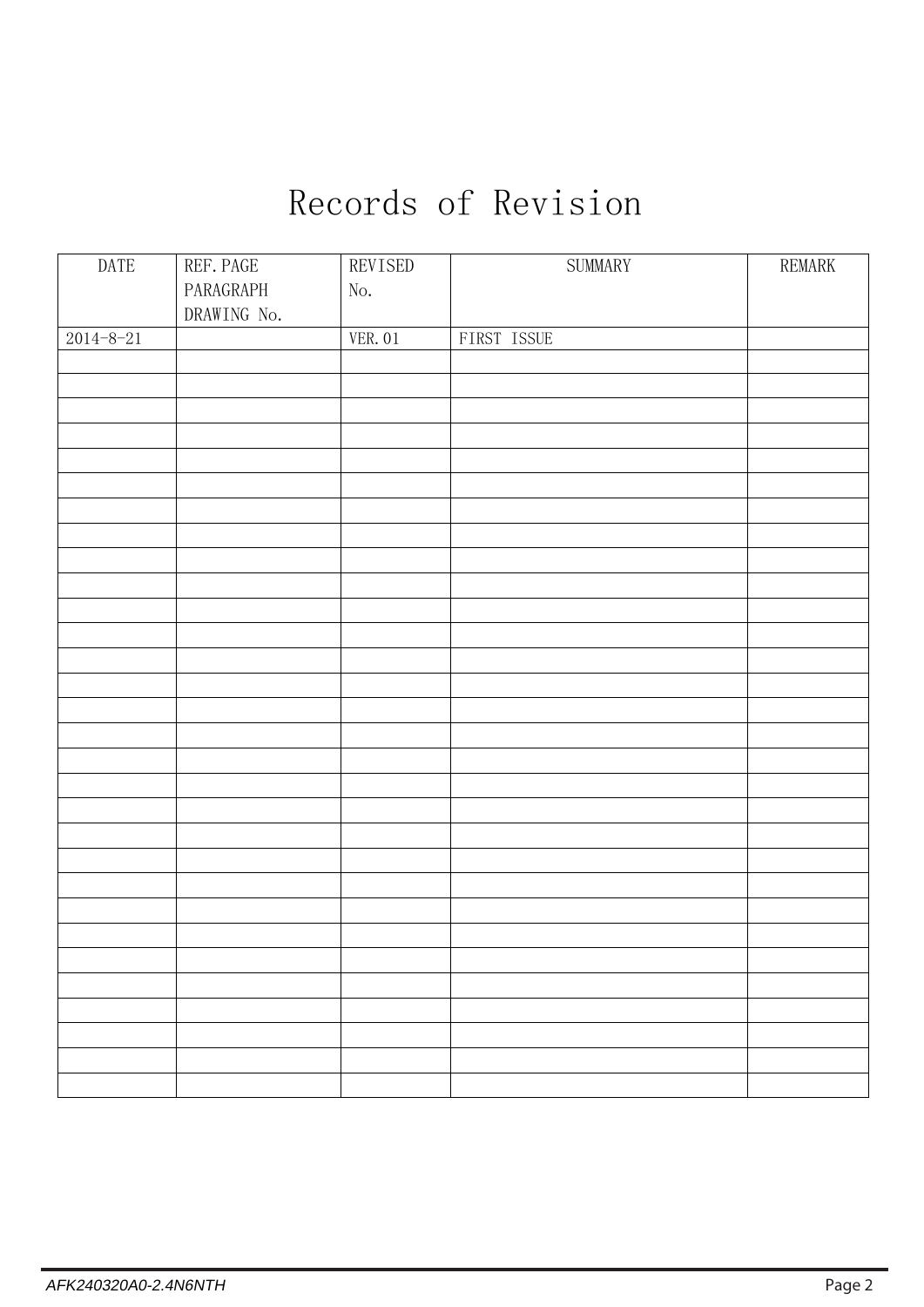### **Contents**

| 1  | 4  |
|----|----|
| 2  | 5  |
| 3  | 6  |
| 4  | 7  |
| 5  |    |
| 6  | 8  |
| 7  | 11 |
| 8  | 12 |
| 9  | 13 |
| 10 | 14 |
| 11 | 22 |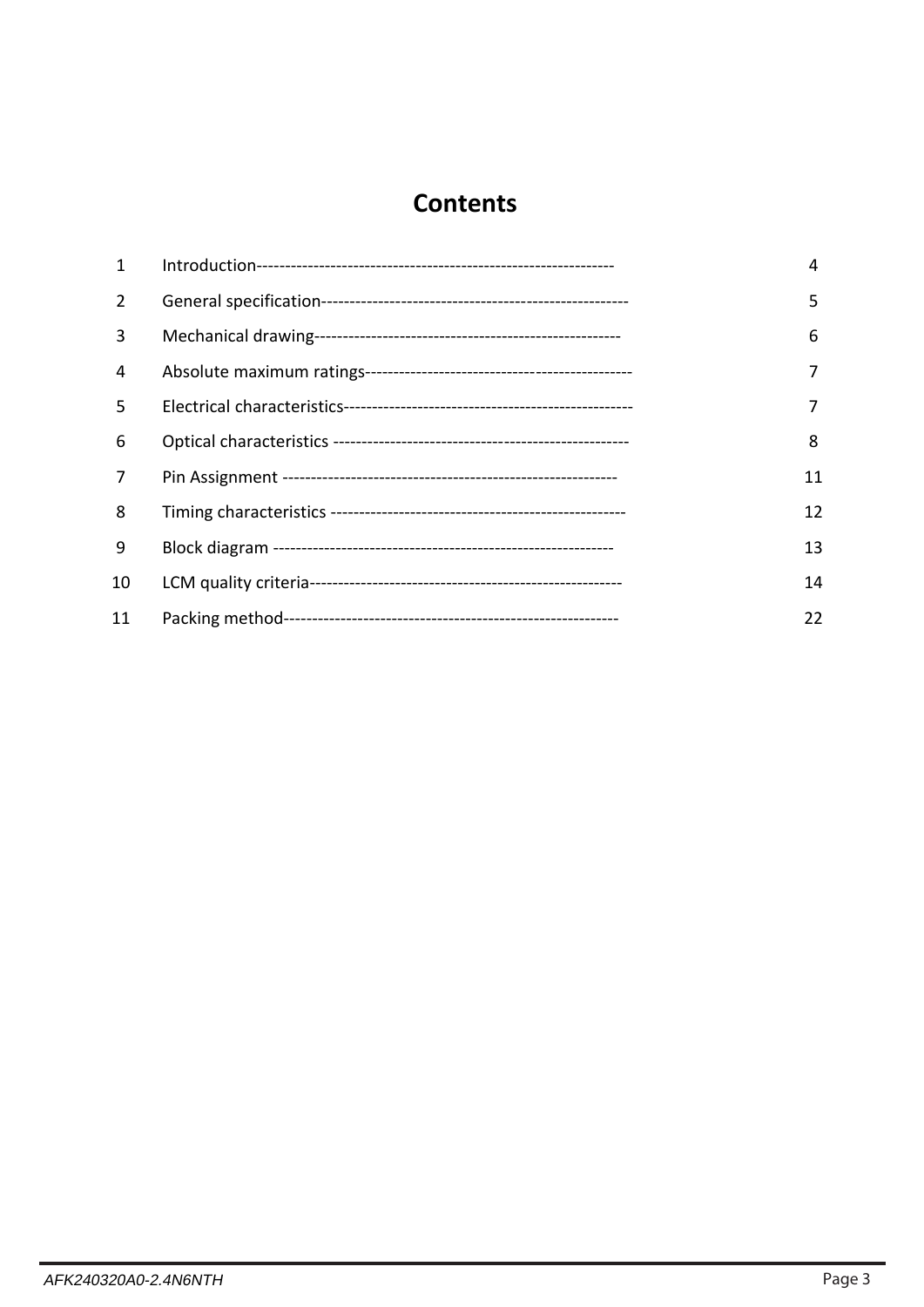### 1. Introduction

### 1.1 Scope of application

This specification applies to the positive type TFT transmissive dot matrix LCD module that is supplied by OD. This LCD module should be designed for mobile phone use.

LCD specification: Dots 240xRGBx320.

As to basic specification of the driver IC, refer to the IC(ILI9341V ) specification and datasheet.

### 1.2 Structure:

Double display structure: TFT Module + FPC + BL FULL 262k Color 2.4 inch TFT LCD size for main LCD; One bare chip with gold bump (COG) TECH; 18 BITS MCU parallel interface;

### 1.3 TFT features:

Structure: TFT PANNEL+IC+FPC+BL; Transmissive Type LCD 240 dot-source and 320 dot-gate outputs; 262 Color can be selected by software; White LED back light; 18 BITS MCU parallel interface;

### 1.4 Applications:

Mobile phone PSP PDA GPS Etc…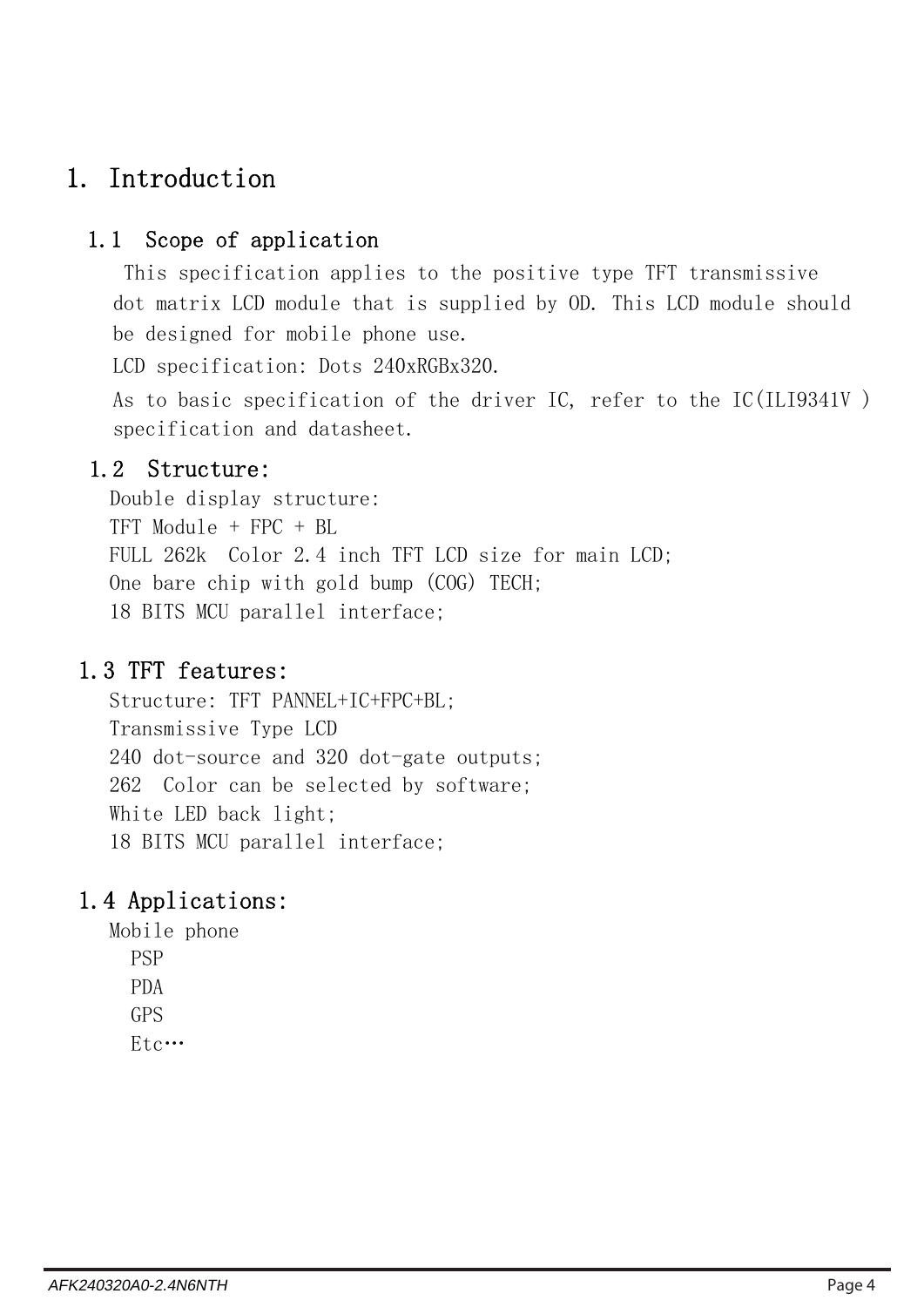## 2. General specification

| <b>ITEM</b>         | Standard value                 | <b>UNIT</b> |
|---------------------|--------------------------------|-------------|
| LCD Type            | TFT Transmissive               |             |
| Driver element      | a-Si TFT Active matrix         |             |
| Number of Dots      | $240*(RGB)*320$                | Dots        |
| Pixel Arrangement   | RGB Vertical Stripe            |             |
| Active Area         | 36.72 *48.96                   | mm          |
| Viewing Direction   | $60'$ clock                    |             |
| Driver IC           | ILI9341V                       |             |
| Module Size (W*H*T) | 42.78x59.16x2.45               | mm          |
| Approx. Weight      | <b>TBD</b>                     | g           |
| Back Light          | White LED                      |             |
| System interface    | 18 BITS MCU parallel interface |             |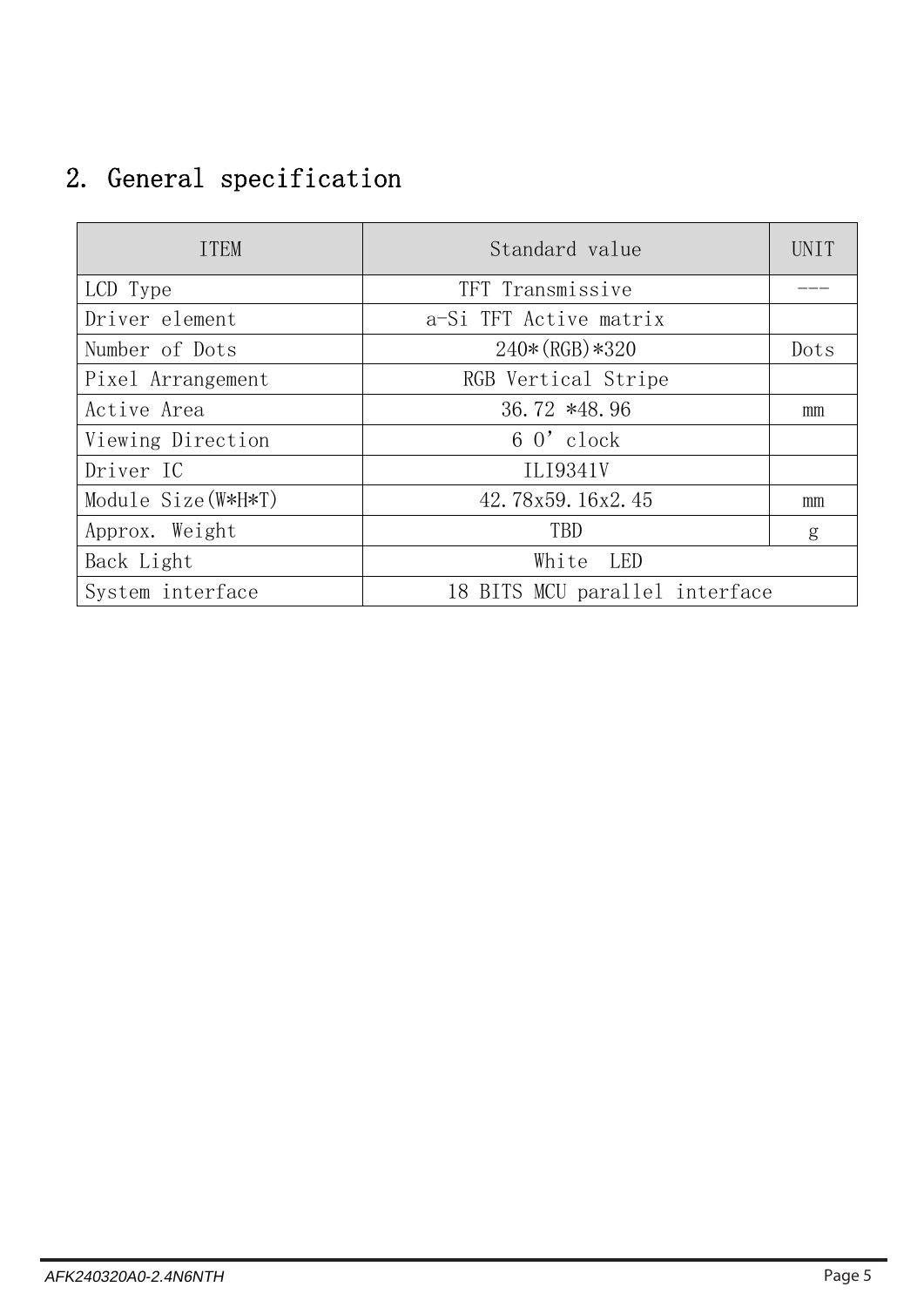

## 3. Mechanical drawing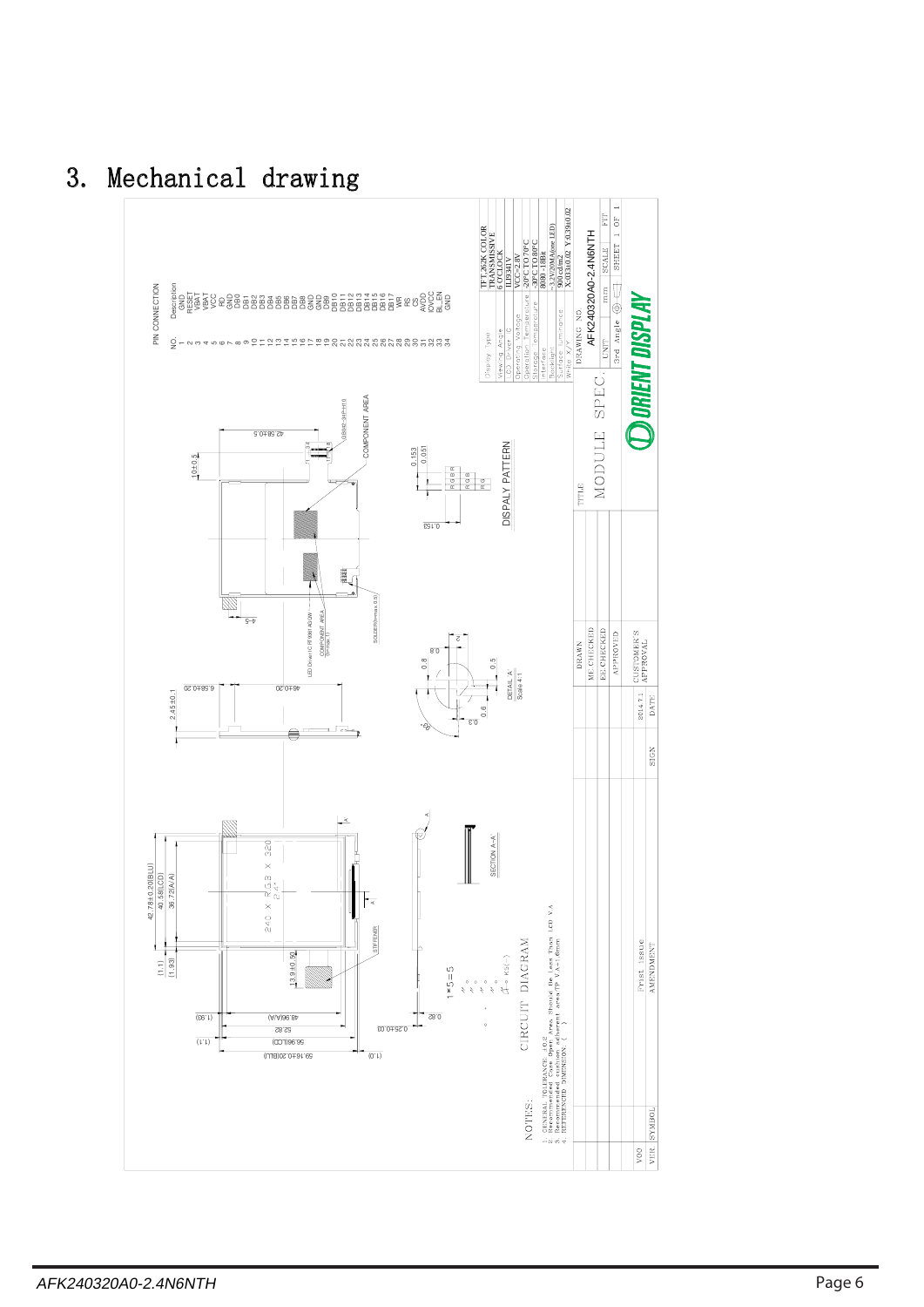## 4. ABSOLUTE MAXIMUM RATINGS

| Parameter                | Symbol              | Min    | Max   | Unit              |
|--------------------------|---------------------|--------|-------|-------------------|
| Supply voltage for logic | IOVCC               | $-0.3$ | 4.6   | V                 |
| Input voltage for analog | <b>VCC</b>          | $-0.3$ | 4.6   | V                 |
| Supply current (One LED) | $\rm I_{\tiny LED}$ |        | 30    | mA                |
| Operating temperature    | $T_{op}$            | $-20$  | $+70$ | °C                |
| Storage temperature      | $1_{\rm \,ST}$      | $-30$  | $+80$ | $^{\circ}$ $\cap$ |

Note: If the absolute maximum rating of even is one of the above parameters is exceeded even momentarily, the quality of the product may be degraded. Absolute maximum ratings, therefore, specify the values exceeding which the product may be physically damaged. Be sure to use the product within the range of the absolute maximum ratings.

## 5. ELECTRICAL CHARACTERISTICS

| Item                     | Symbol                          | Min                     | Typ | Max                | Unit | Applicable<br>terminal |
|--------------------------|---------------------------------|-------------------------|-----|--------------------|------|------------------------|
| Supply voltage for logic | <b>IOVCC</b>                    | 1.8                     | 2.8 | 3.3                | V    | $V_{DD}$               |
| Input voltage for analog | <b>VCC</b>                      | 2.5                     | 2.8 | 3.3                | V    |                        |
|                          | $V_{IL}$                        | $-0.3$                  |     | $0.3$ IOV $\alpha$ | V    |                        |
| Input voltage            | $V_{\rm \scriptscriptstyle IH}$ | $0.7$ IOV <sub>cc</sub> |     | $10V_{cc}$         | V    |                        |
| Input leakage current    | $I_{LKG}$                       |                         |     |                    | μA   |                        |
| LED Forward voltage      | $V_{f}$                         | 3.0                     | 3.2 | 3.4                | V    | With One LED           |
| Input backlight current  | $I_{LED}$                       |                         | 20  |                    | mA   | With One LED           |

### BACKLIGHT DRIVING CONDITIONS

| <b>Symbol</b><br>Item     |                |        | <b>Values</b>     | Unit                     | <b>Remark</b> |             |
|---------------------------|----------------|--------|-------------------|--------------------------|---------------|-------------|
|                           |                | Min.   | Typ.              | Max.                     |               |             |
| Voltage for LED backlight | $V_{L}$        | 3.0    | 3.2               | 3.4                      | V             |             |
| Current for LED backlight | $I_L$          | $- -$  | 100               | $ -$                     | mA            |             |
| LED life time             | $\overline{a}$ | 20,000 | $\qquad \qquad -$ | $\overline{\phantom{0}}$ | Hr            | <b>Note</b> |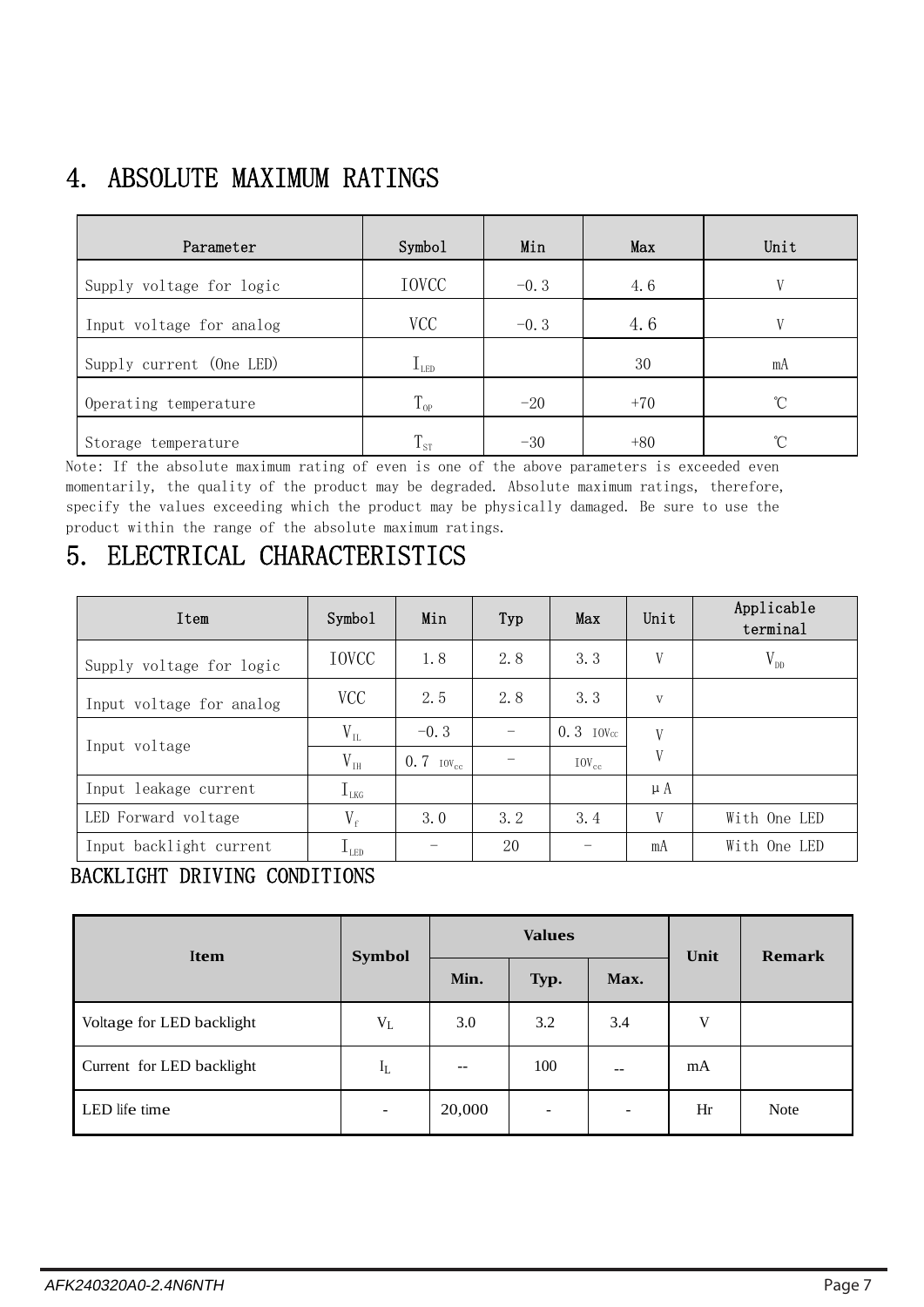Note : The "LED life time" is defined as the module brightness decrease to 50% original brightness at Ta=25℃ and I<sub>L</sub>=100mA. The LED lifetime could be decreased if operating I<sub>L</sub> is lager than 100 mA.

## 6. OPTICAL CHARACTERISTICS

| <b>ITEM</b>         |       | <b>SYMBOL</b>    | <b>CONDITIONS</b> |      | <b>SPECIFICATIONS</b> |            | <b>UNIT</b>     | <b>NOTE</b>  |
|---------------------|-------|------------------|-------------------|------|-----------------------|------------|-----------------|--------------|
|                     |       |                  |                   | MIN. | TYP.                  | <b>MAX</b> |                 |              |
| Brightness          |       | $\boldsymbol{B}$ |                   | 850  | 900                   | 1000       | $\text{Cd/m}^2$ |              |
| Contrast Ratio      |       | CR               |                   | 400  | 500                   |            | $-$             |              |
| Response Time       |       | $Tr+Tf$          |                   |      | 8                     | 16         | ms              |              |
|                     | Red   | XR               |                   |      | 0.626                 |            |                 |              |
|                     |       | YR               | Viewing           |      | 0.334                 |            |                 | All left     |
|                     | Green | $X_G$            | normal angle      |      | 0.277                 |            |                 | side data    |
| <b>CIE</b><br>Color |       | Y <sub>G</sub>   |                   |      | 0.549                 |            |                 | are based on |
| coordinate          | Blue  | $X_B$            |                   |      | 0.142                 |            |                 | HSD' s       |
|                     |       | $Y_B$            |                   |      | 0.122                 |            |                 | product      |
|                     | White | $X_{W}$          |                   |      | 0.330                 |            |                 | reference    |
|                     |       | Yw               |                   |      | 0.390                 |            |                 | only         |
|                     | Hor.  | $\Theta$ x+      |                   |      | 45                    | --         |                 |              |
| Viewing             |       | $\Theta$ x-      | Center            |      | 45                    | --         |                 |              |
| Angle               | Ver.  | $\Theta$ y+      | $CR \ge 10$       |      | 45                    | --         | Deg.            |              |
|                     |       | $\Theta$ y-      |                   |      | 20                    | --         |                 |              |
| Uniformity          | Un    |                  |                   | 80   | 85                    |            | $\%$            |              |

#### Note 1 : Definition of Viewing Angle 9 x and 9 v :

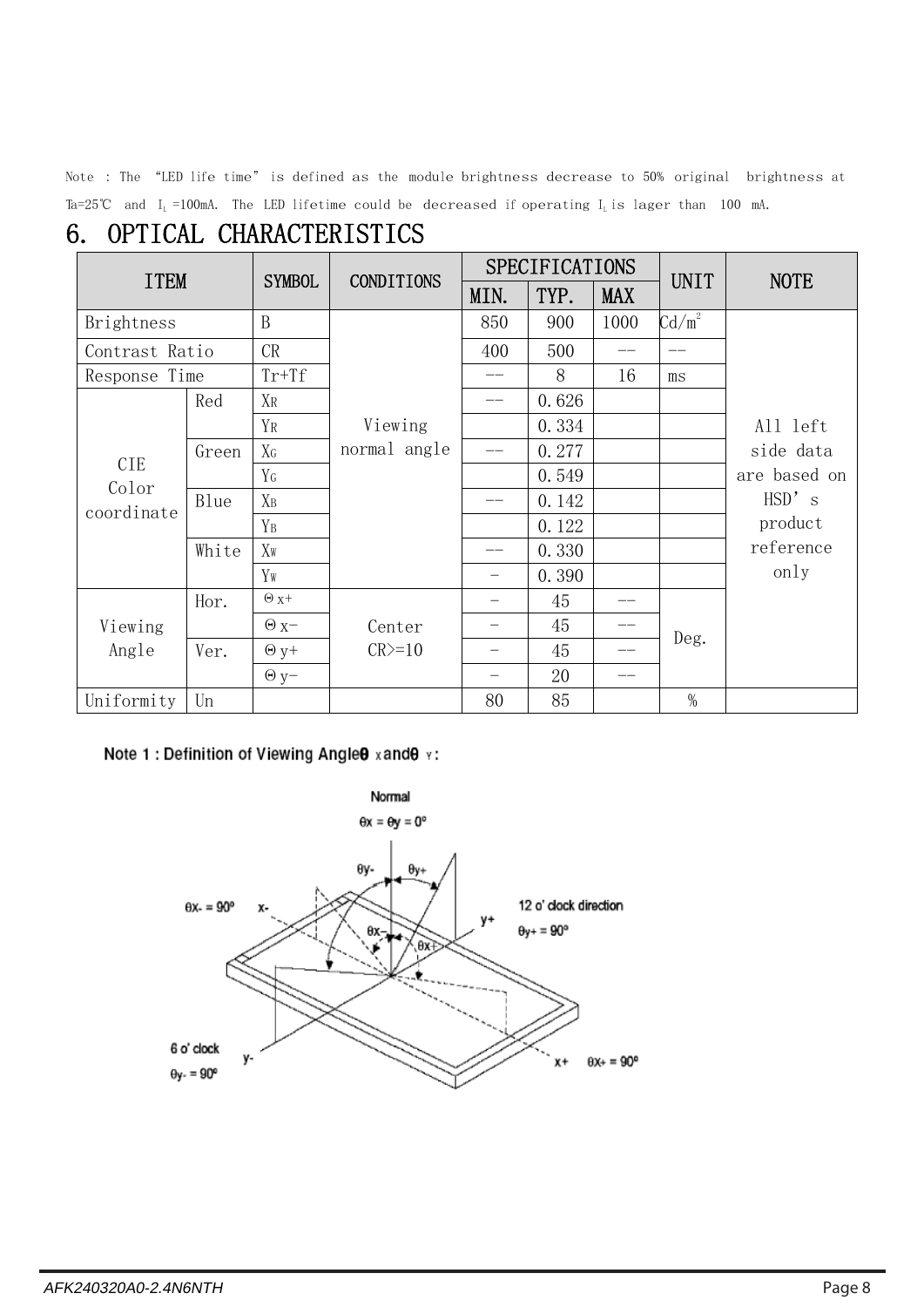**Note 2: Definition of contrast ratio CR:**

$$
CR = \frac{Brightness \space of \space non-selected \space dots \space (white)}{Brightness \space of \space selected \space dots \space (black)}
$$

### **Note 3: Definition of response time (TR, TF)**

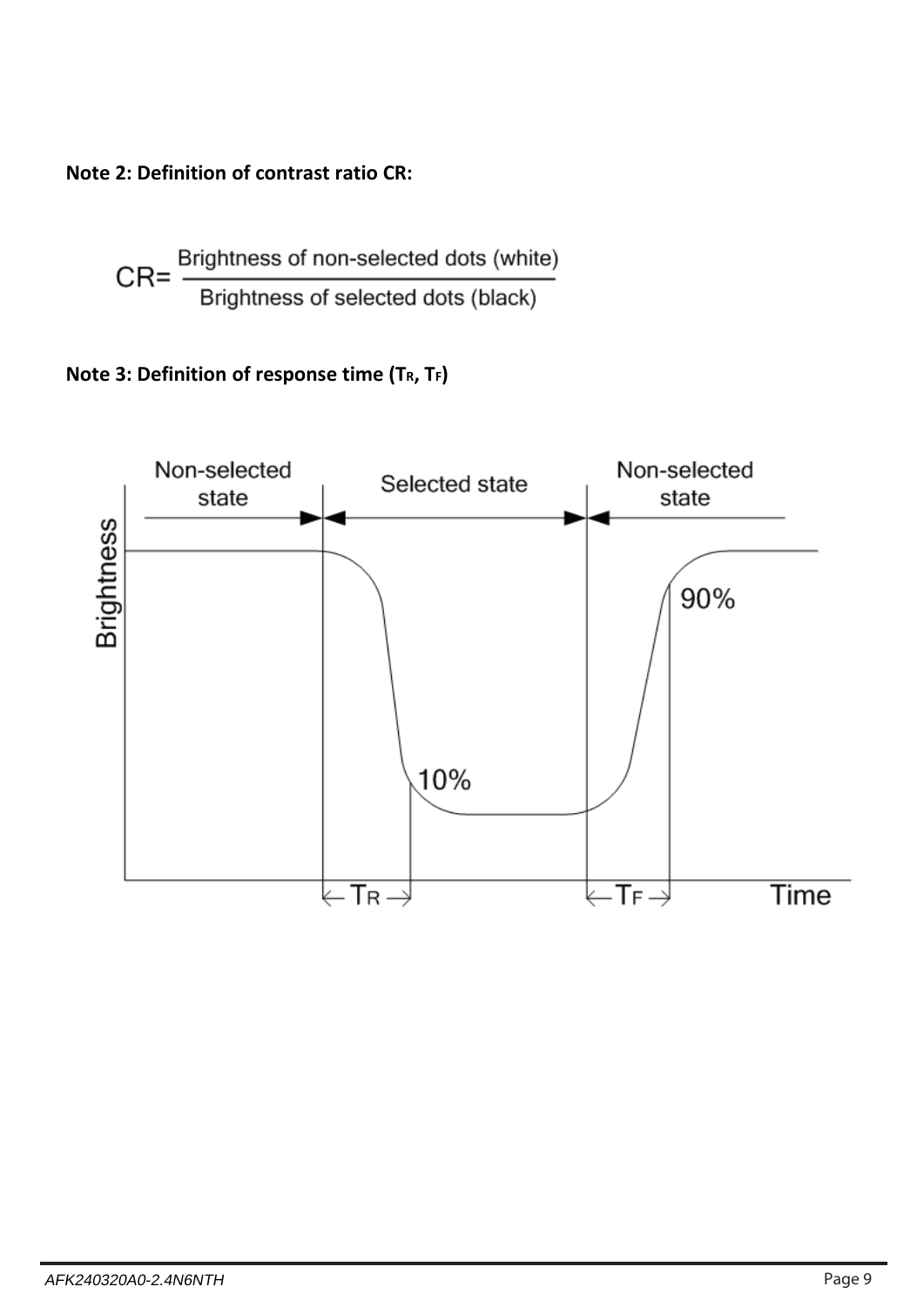#### : The brightness test equipment setup

 $\bar{z}$ 

Field=2° (As measuring "black" image, field=2° is the best testing condition)  $20mA$ 



Note 4:

×

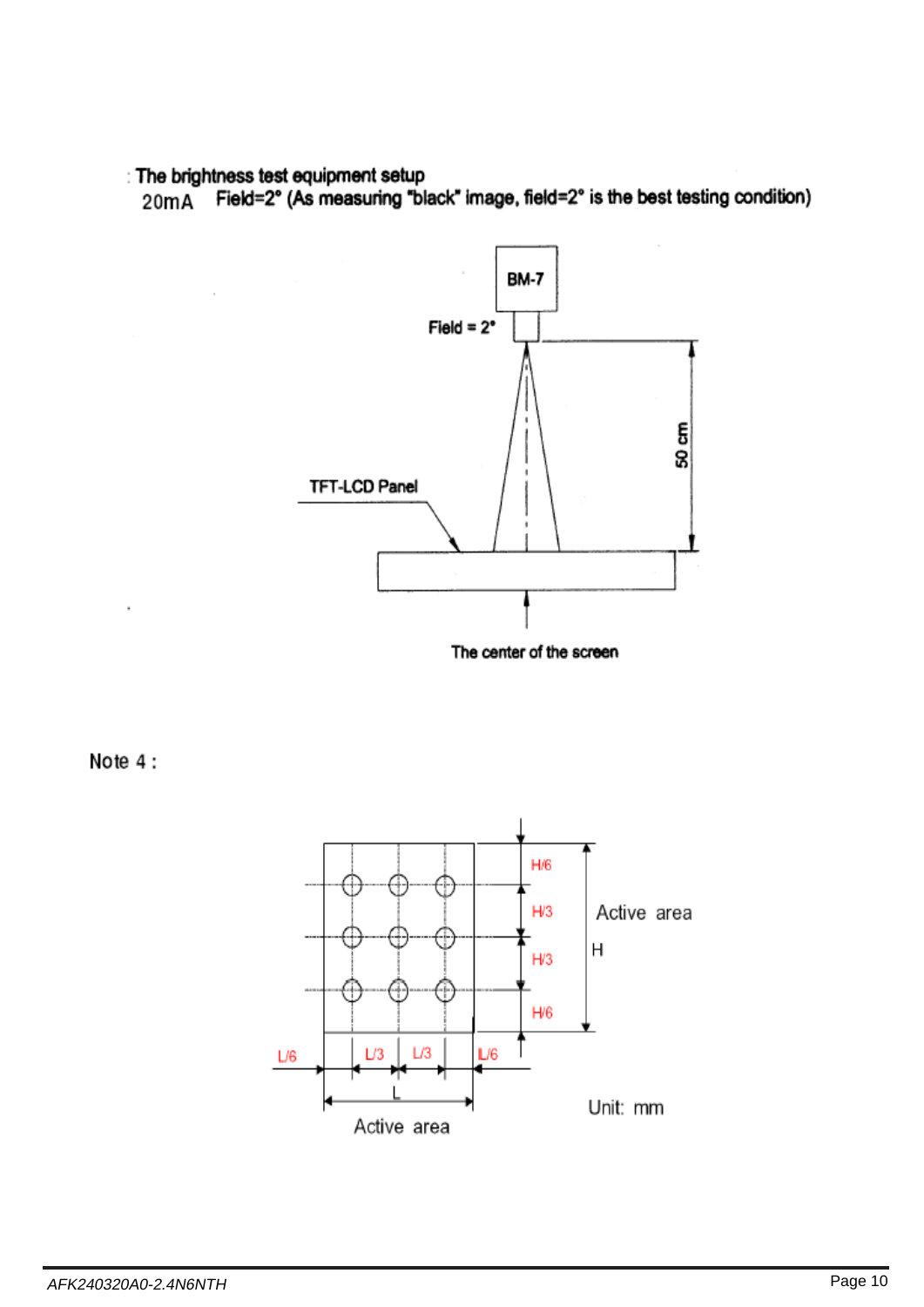| PIN NO.         | <b>SYMBOL</b>   | DESCRIPTION                                         |
|-----------------|-----------------|-----------------------------------------------------|
| 1               | <b>GND</b>      | Power ground                                        |
| $\overline{2}$  | <b>RESET</b>    | Reset signal                                        |
| 3               | <b>VBAT</b>     | Backlight power input (3.3V)                        |
| $\overline{4}$  | <b>VBAT</b>     | Backlight power input (3.3V)                        |
| 5               | <b>VCC</b>      | Power supply $(2.8V)$                               |
| $6\phantom{1}6$ | <b>RD</b>       | Read signal input                                   |
| $\overline{7}$  | <b>GND</b>      | Power ground                                        |
| 8               | DB <sub>0</sub> | Data bus                                            |
| 9               | DB1             | Data bus                                            |
| 10              | DB <sub>2</sub> | Data bus                                            |
| 11              | DB <sub>3</sub> | Data bus                                            |
| 12              | DB4             | Data bus                                            |
| 13              | DB <sub>5</sub> | Data bus                                            |
| 14              | DB <sub>6</sub> | Data bus                                            |
| 15              | DB7             | Data bus                                            |
| 16              | DB8             | Data bus                                            |
| 17              | <b>GND</b>      | Power ground                                        |
| 18              | <b>GND</b>      | Power ground                                        |
| 19              | DB9             | Data bus                                            |
| 20              | DB10            | Data bus                                            |
| 21              | DB11            | Data bus                                            |
| 22              | DB12            | Data bus                                            |
| 23              | DB13            | Data bus                                            |
| 24              | DB14            | Data bus                                            |
| 25              | DB15            | Data bus                                            |
| 26              | DB16            | Data bus                                            |
| 27              | DB17            | Data bus                                            |
| 28              | WR              | Write signal input                                  |
| 29              | RS              | Data or command select                              |
| 30              | CS              | Chip select                                         |
| 31              | AVDD            | Power supply (2.8V)                                 |
| 32              | <b>IOVCC</b>    | Power supply for digital signal $(1.8^{\circ}2.8V)$ |
| 33              | BL EN           | Backlight power enable                              |
| 34              | GND             | Power ground                                        |

## 7. MCU Interface Pin Function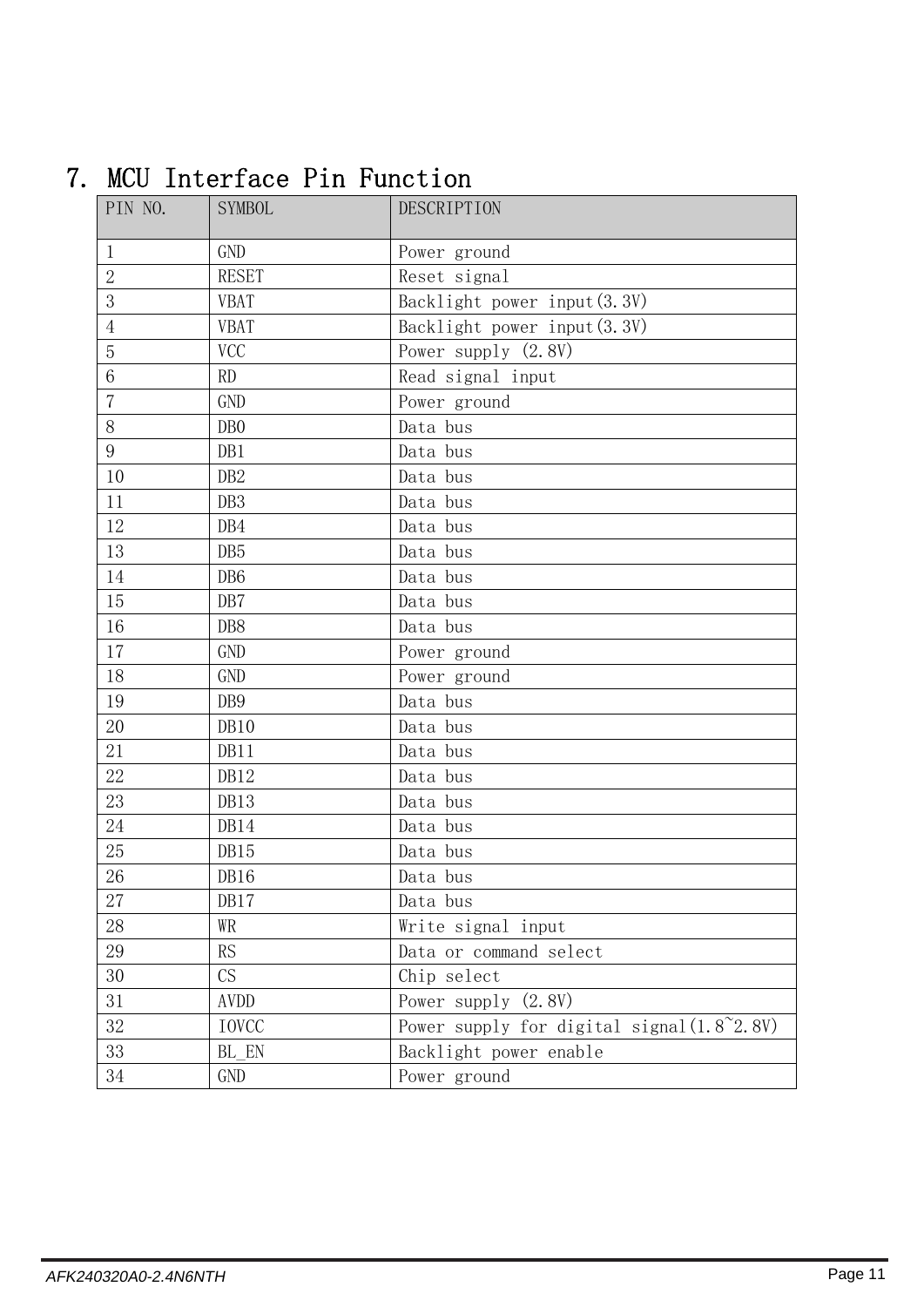## **8. Timing characteristics**

Parallel interface pause

| <b>CSX</b> |                                   | Pause |                     |  |
|------------|-----------------------------------|-------|---------------------|--|
| D/CX       |                                   |       |                     |  |
| <b>RDX</b> |                                   |       |                     |  |
| <b>WRX</b> |                                   |       |                     |  |
| D[17:0]    | D <sub>17</sub> to D <sub>0</sub> |       | $\sqrt{$ D17 to D0  |  |
|            | Command / Parameter               | Pause | Command / Parameter |  |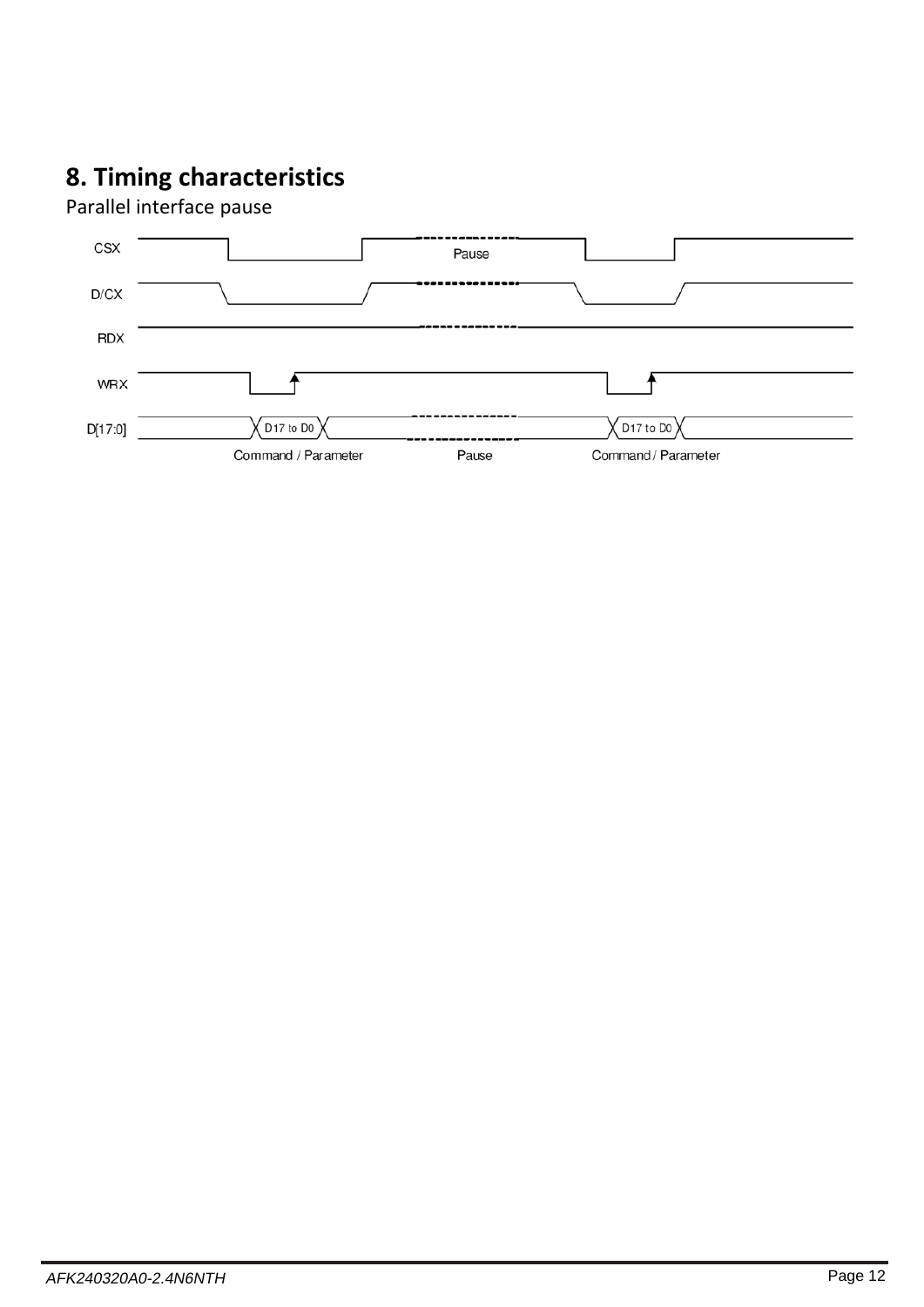### **9. BLOCK DIAGRAM**

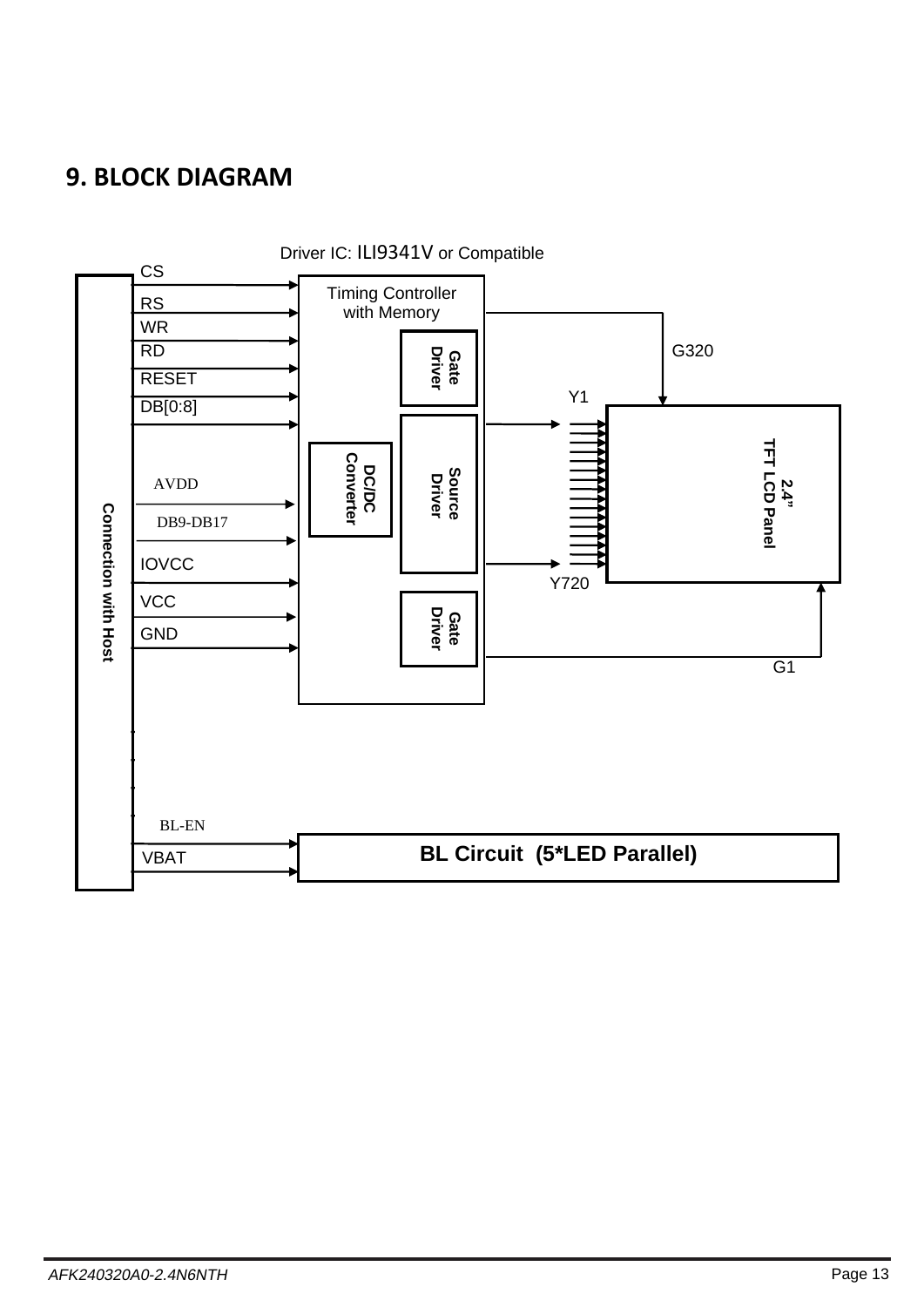## 10. LCM Quality Criteria

#### 10.1 VISUAL & FUNCTION INSPECTION STANDARD

#### 10.1.1 Inspection conditions



Zone A : Effective Viewing Area(Character or Digit can be seen)

Zone B : Viewing Area except Zone A

Zone C : Outside (Zone A+Zone B) which can not be seen after assembly by customer .) Note:

As a general rule , visual defects in Zone C can be ignored when it doesn't effect product function

or appearance after assembly by customer.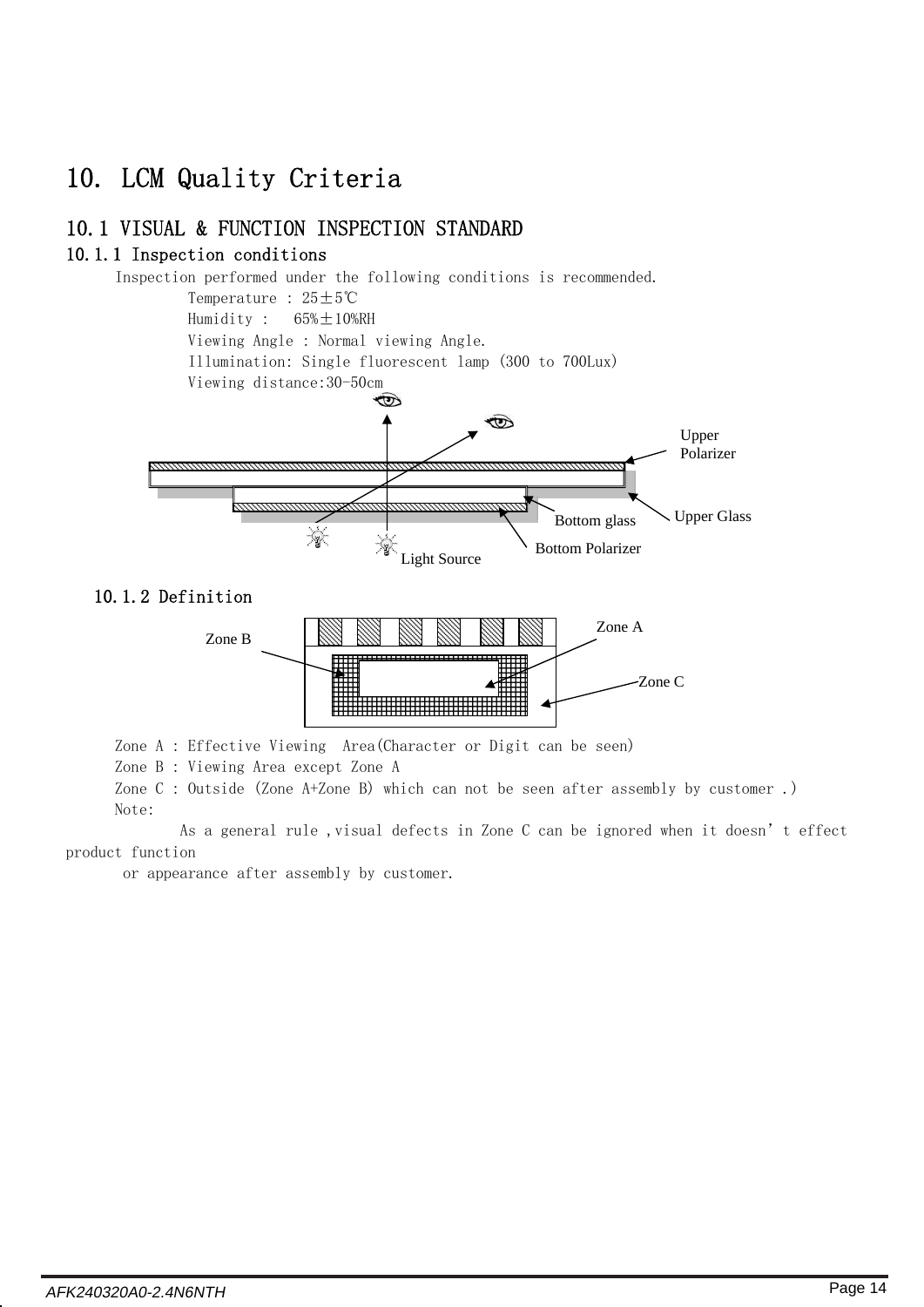#### 10.1.3 Sampling Plan

According to GB/T 2828-2003 ; , normal inspection, Class Ⅱ AQL:

| Major defect | Minor defect |
|--------------|--------------|
| 0. 65        | l. 5         |

LCD: Liquid Crystal Display, TP: Touch Panel, LCM: Liquid Crystal Module

| No | Items to be<br>inspected | Criteria                                                                                                                                 | Classification of<br>defects |
|----|--------------------------|------------------------------------------------------------------------------------------------------------------------------------------|------------------------------|
| 1  | Functional defects       | 1) No display, Open or miss line<br>2) Display abnormally, Short<br>3) Backlight no lighting, abnormal<br>lighting.<br>4) TP no function | Major                        |
| 2  | Missing                  | Missing component                                                                                                                        |                              |
| 3  | Outline dimension        | Overall outline dimension beyond the<br>drawing is not allowed                                                                           |                              |
| 4  | Color tone               | Color unevenness, refer to limited sample                                                                                                |                              |
| 5  | Soldering<br>appearance  | Good soldering, Peeling off is not<br>allowed.                                                                                           | Minor                        |
| 6  | LCD/Polarizer/TP         | Black/White spot/line, scratch, crack, etc.                                                                                              |                              |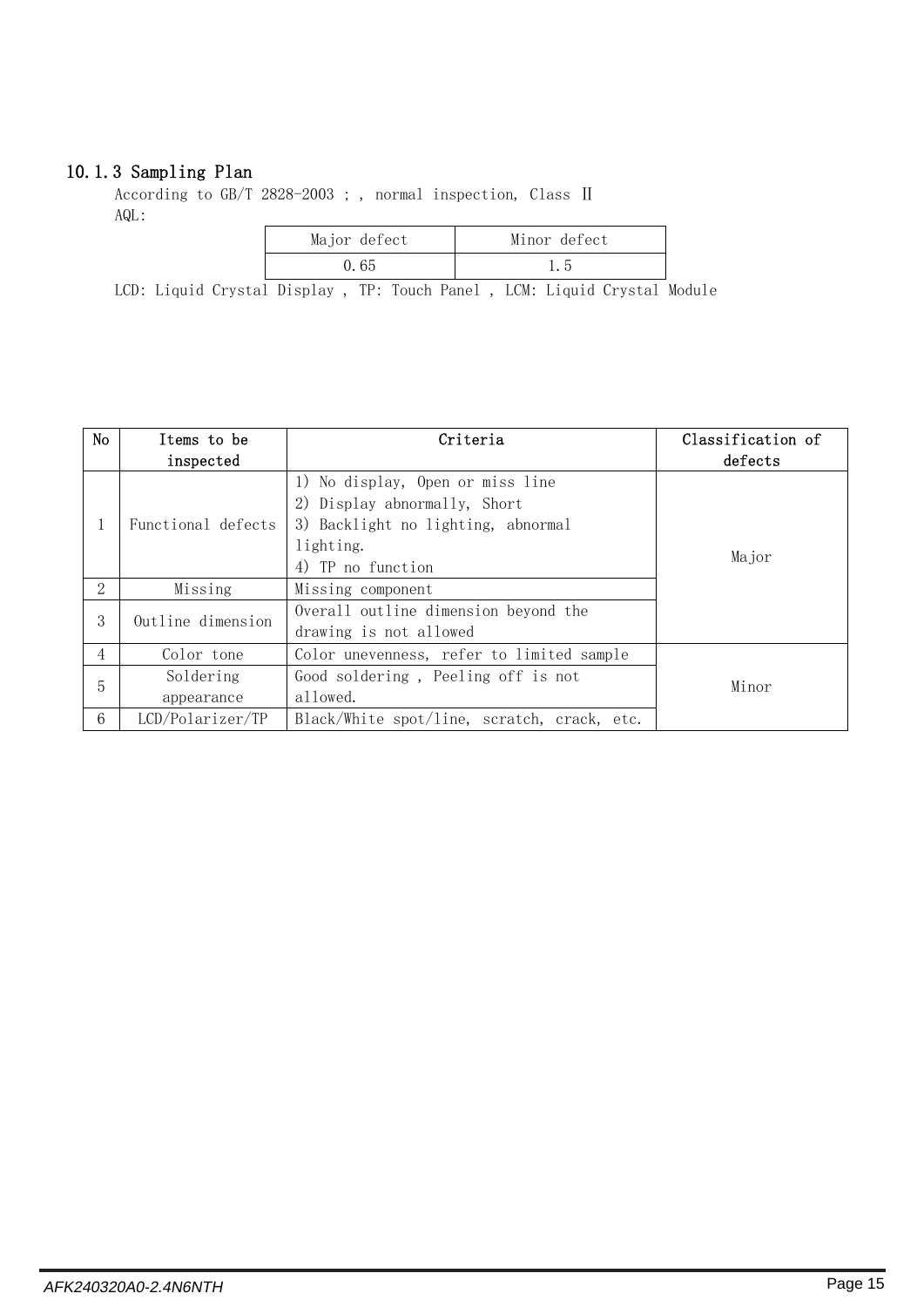| 10.1.4 Criteria (Visual)                                              |                            |                                                                                         |
|-----------------------------------------------------------------------|----------------------------|-----------------------------------------------------------------------------------------|
| Number                                                                | Items                      | Criteria (mm)                                                                           |
| $LCD$<br>1.0<br>$\operatorname{Crack}/\operatorname{Broke}$<br>$\,$ n | (1) The edge of LCD broken |                                                                                         |
| NOTE:<br>X: Length                                                    |                            | $\mathbf Y$<br>$\ensuremath{\mathbf{Z}}$<br>$\mathbf X$                                 |
| Y: Width<br>Z: Height                                                 |                            | $\langle$ Inner border<br>$\leq$ 3.0mm<br>$\leq$ T<br>line of the seal                  |
| L: Length<br>of ITO,<br>T: Height<br>of LCD                           | (2) LCD corner broken      | $\mathbf X$<br>$\mathbf Y$<br>Z<br>$\overline{\leq}3.0$ mm<br>$\leq$ T<br>$\leqslant$ L |
|                                                                       | (3) LCD crack              | Crack                                                                                   |

10.1.4 Criteria (Visual)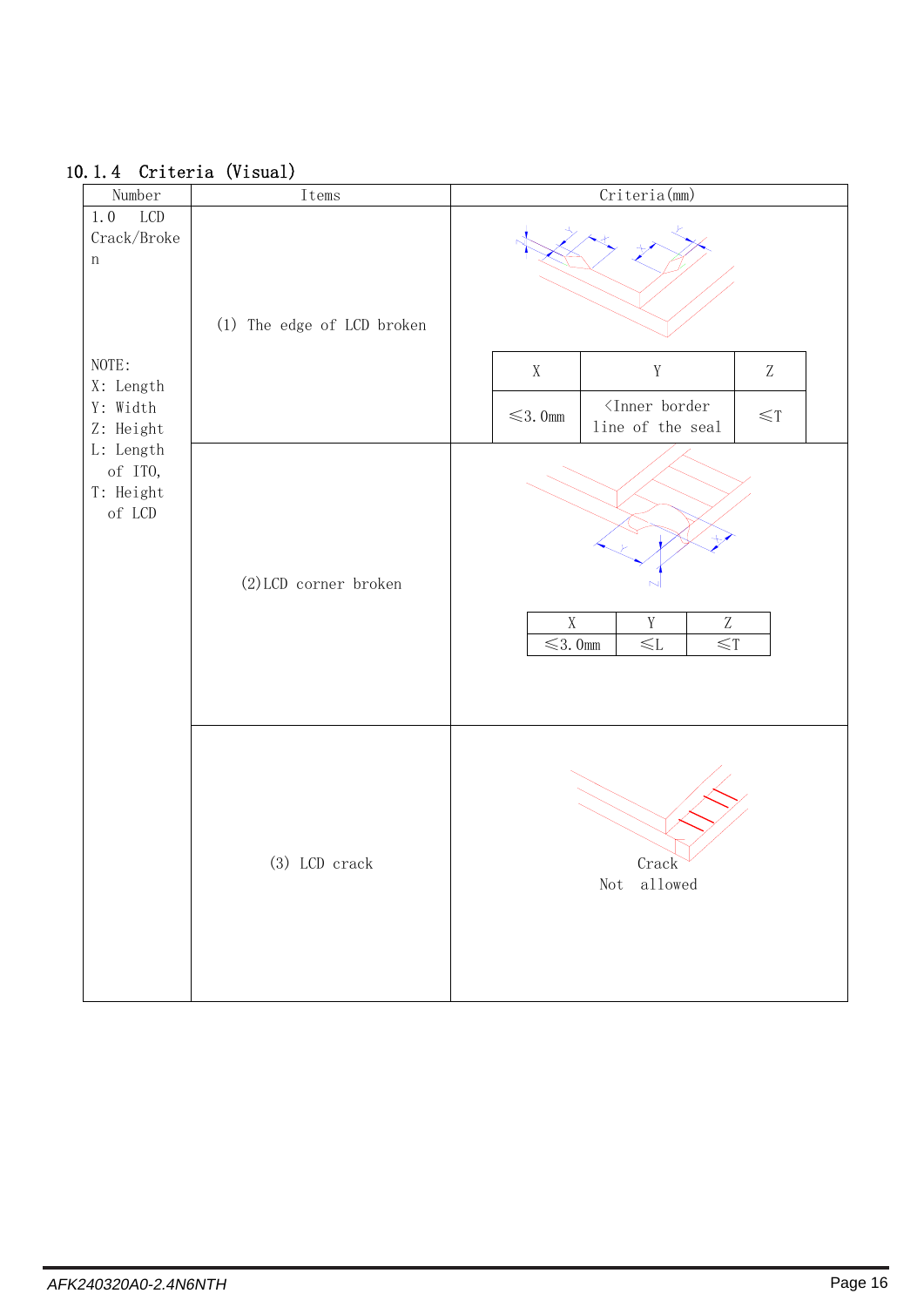| Number | Items                 | Criteria (mm)                                                  |                                                                      |                       |                               |  |
|--------|-----------------------|----------------------------------------------------------------|----------------------------------------------------------------------|-----------------------|-------------------------------|--|
| 2.0    | Spot                  |                                                                | 1) light dot (LCD/TP/Polarizer black/white spot, light dot, pinhole, |                       |                               |  |
|        | defect                | dent, stain)                                                   |                                                                      |                       |                               |  |
|        |                       | Zone                                                           |                                                                      | Acceptable Qty        |                               |  |
|        | Y                     | Size (mm)                                                      | A                                                                    | $\, {\bf B}$          | $\mathcal{C}$                 |  |
|        |                       | $\Phi \leq 0.10$                                               | Ignore                                                               |                       |                               |  |
|        | X                     | 0.10 $\&$ 0.15                                                 | $3$ (distance $\geq 10$ mm)                                          |                       | Ignore                        |  |
|        | $\Phi$                | 0.15 $\leq \Phi \leq 0.2$                                      | 1                                                                    |                       |                               |  |
|        | $=(X+Y)/2$            | $0.2 < \Phi$                                                   | $\boldsymbol{0}$                                                     |                       |                               |  |
|        |                       | 2Dim spot (LCD/TP/Polarizer dim dot, light leakage, dark spot) |                                                                      |                       |                               |  |
|        |                       | Zone                                                           |                                                                      | Acceptable Qty        |                               |  |
|        |                       | $Size$ (mm)                                                    | A                                                                    | $\, {\bf B}$          | $\mathbf C$                   |  |
|        |                       | $\Phi \leq 0.1$                                                | Ignore                                                               |                       |                               |  |
|        |                       | 0.1 $\leq \Phi \leq 0.2$                                       | 2 ( $distance \ge 10$ mm)                                            |                       | Ignore                        |  |
|        |                       | $0.2 \leq \Phi \leq 0.3$                                       | $\mathbf{1}$                                                         |                       |                               |  |
|        |                       | $\Phi > 0.3$                                                   | $\boldsymbol{0}$                                                     |                       |                               |  |
|        |                       | 3 Polarizer accidented spot                                    |                                                                      |                       |                               |  |
|        |                       | Zone                                                           |                                                                      | Acceptable Qty        |                               |  |
|        |                       | Size (mm)                                                      | A                                                                    | $\mathbf B$           | $\mathsf C$                   |  |
|        |                       | $\Phi\!\leqslant\!0.2$                                         | Ignore                                                               |                       |                               |  |
|        |                       | $0.2 \leq \Phi \leq 0.5$                                       | $2$ (distance $\geq$ 10mm)                                           |                       | Ignore                        |  |
|        |                       | $\Phi$ >0.5                                                    | $\overline{0}$                                                       |                       |                               |  |
|        | Line<br>defect        |                                                                |                                                                      |                       | Acceptable Qty                |  |
|        | (LCD/TP)<br>/Polarize | Width (mm)                                                     | Length(mm)                                                           | A                     | $\, {\bf B}$<br>$\mathcal{C}$ |  |
|        | $\rm r$               | $\Phi \leq 0.03$                                               | Ignore                                                               | Ignore                |                               |  |
|        | black/whi<br>te line, | $0.03 \leq W \leq 0.05$                                        | $L \leq 3.0$                                                         | $N \leq 2$            | Ignore                        |  |
|        | scratch,<br>stain)    | $0.05 \leq W \leq 0.08$                                        | $L \leq 2.0$                                                         | $N \leq 2$            |                               |  |
|        |                       | 0.08 < W                                                       |                                                                      | Define as spot defect |                               |  |
|        |                       |                                                                |                                                                      |                       |                               |  |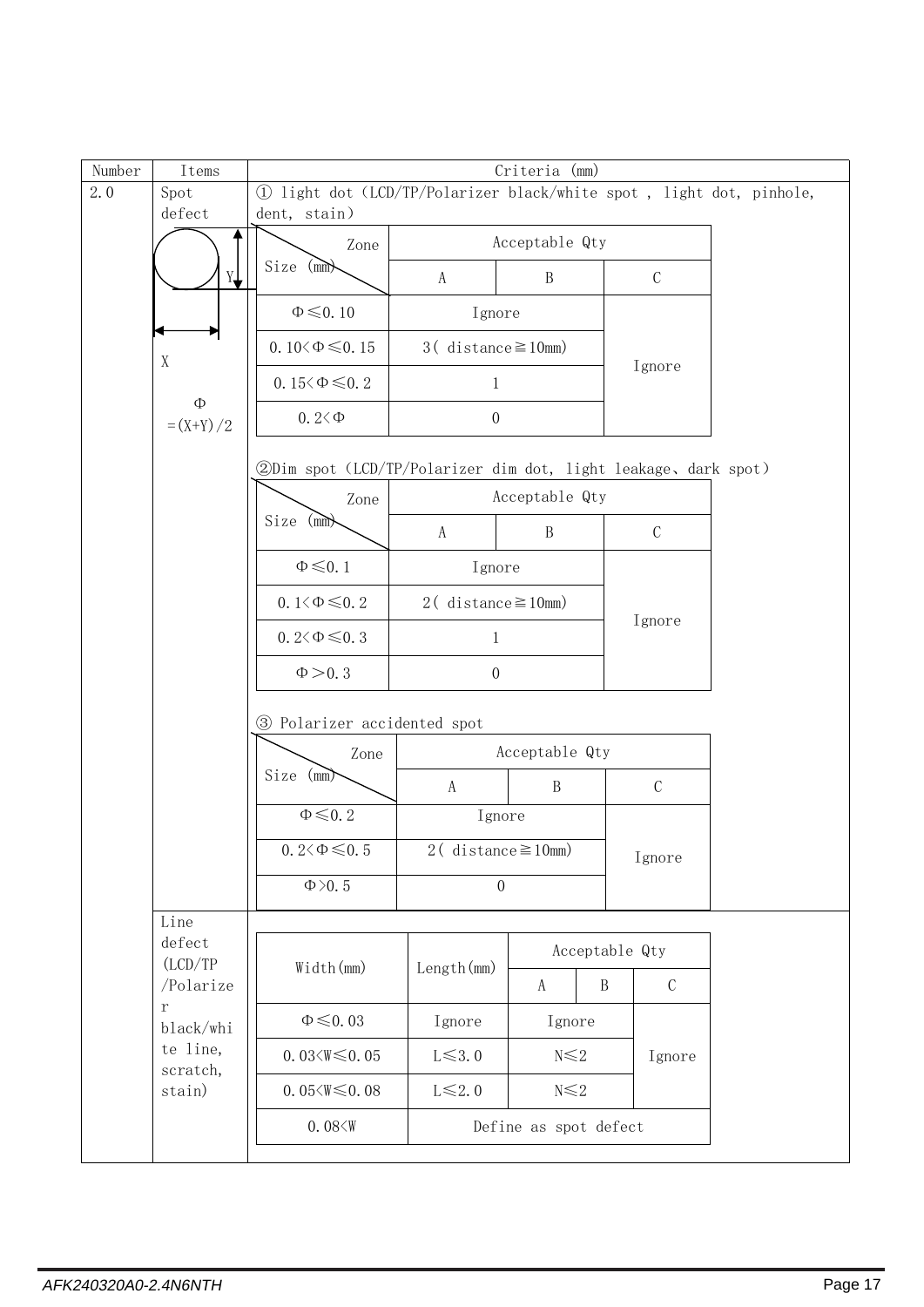|                                   |            |                                                                              | Zone                    |                                 | Acceptable Qty                              |                                |                                                                        |
|-----------------------------------|------------|------------------------------------------------------------------------------|-------------------------|---------------------------------|---------------------------------------------|--------------------------------|------------------------------------------------------------------------|
|                                   |            | Size (mm)                                                                    |                         | A                               | $\, {\bf B}$                                | $\mathcal{C}$                  |                                                                        |
| Polarizer<br>3.0<br><b>Bubble</b> |            | $\Phi \leq 0.2$                                                              |                         | Ignore                          |                                             |                                |                                                                        |
|                                   |            | $0.2 \leq \Phi \leq 0.4$                                                     |                         | $2$ (distance $\geq$ 10mm)      |                                             | Ignore                         |                                                                        |
|                                   |            | $0.4 \leq \Phi \leq 0.6$                                                     |                         | $\mathbf{1}$                    |                                             |                                |                                                                        |
|                                   |            | $0.6 < \Phi$                                                                 |                         | $\boldsymbol{0}$                |                                             |                                |                                                                        |
|                                   |            |                                                                              |                         |                                 |                                             |                                |                                                                        |
| 4.0                               | <b>SMT</b> | part are major defect, the others are minor defect.                          |                         |                                 |                                             |                                | According to IPC-A-610C class II standard. Function defect and missing |
|                                   |            |                                                                              |                         |                                 |                                             |                                |                                                                        |
|                                   |            | TP bubble/                                                                   |                         | $Size \Phi (mm)$                | A                                           | Acceptable Qty<br>$\, {\bf B}$ | $\mathbf C$                                                            |
|                                   |            | accidented                                                                   |                         | $\Phi \leq 0.1$                 | Ignore                                      |                                |                                                                        |
|                                   |            | $\operatorname*{spot}% \left( \mathcal{M}\right) \equiv\operatorname*{spot}$ |                         | 0.1 $\leq \Phi \leq 0.2$        | 2 (distance $\ge$                           |                                |                                                                        |
|                                   |            |                                                                              |                         | $0.2 \leq \Phi \leq 0.3$        | $\mathbf{1}$                                |                                | Ignore                                                                 |
|                                   |            |                                                                              |                         | $0.3<\Phi$                      | $\overline{0}$                              |                                |                                                                        |
|                                   |            | Assembly                                                                     |                         |                                 | beyond the edge of backlight $\leq 0.15$ mm |                                |                                                                        |
|                                   |            | deflection                                                                   |                         |                                 |                                             |                                |                                                                        |
| 5.0                               | TP         |                                                                              |                         |                                 |                                             |                                | 1規律性                                                                   |
|                                   | Related    | Newton Ring                                                                  | $\rm NG$<br>$\mbox{OK}$ | Newton Ring area $>1/3$ TP area | Newton Ring area $\leq 1/3$ TP area         |                                |                                                                        |
|                                   |            |                                                                              |                         |                                 |                                             |                                | 似牛顿环                                                                   |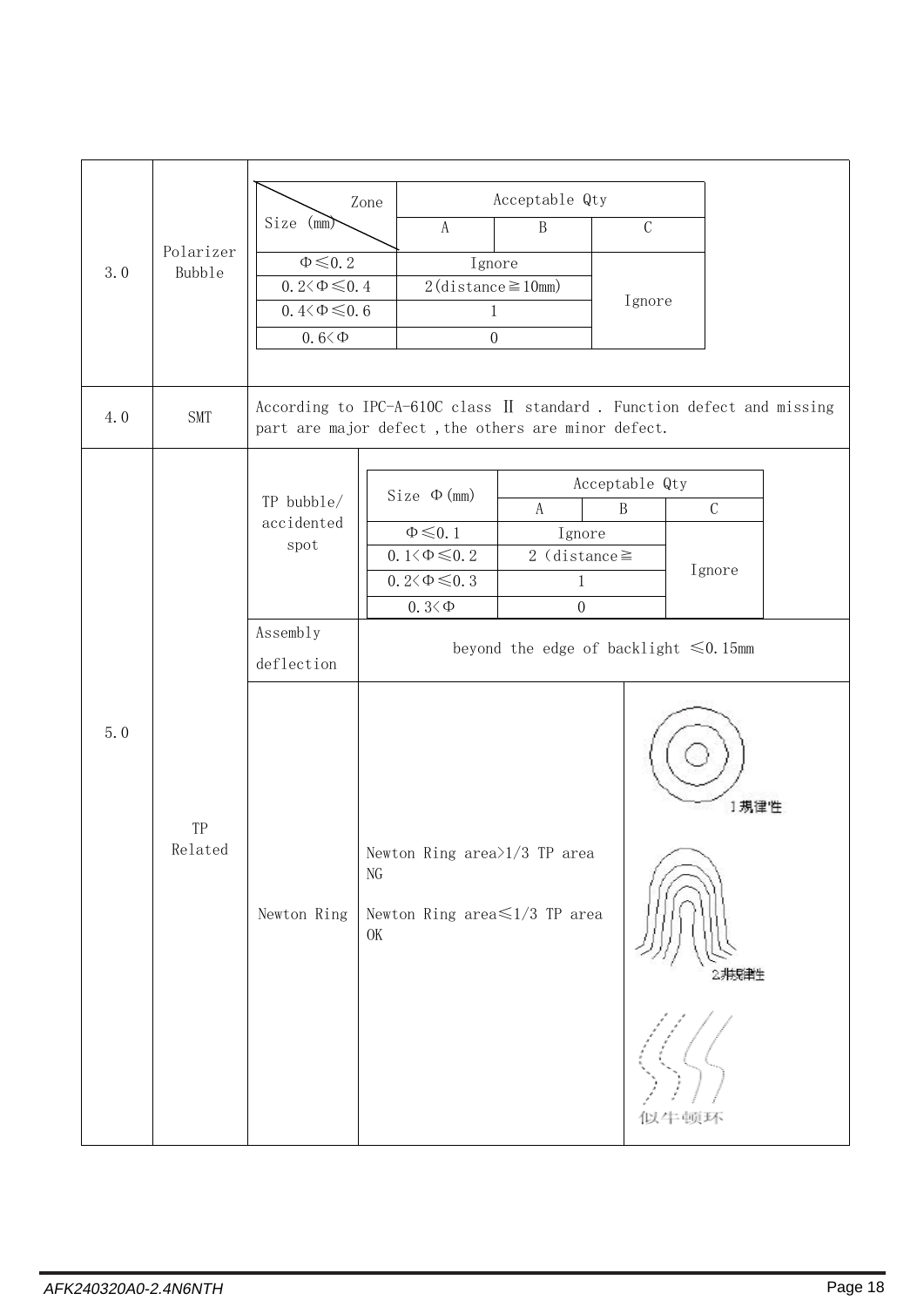|                               | TP corner                       | X                | Y                         | Z                              |    | Y             |
|-------------------------------|---------------------------------|------------------|---------------------------|--------------------------------|----|---------------|
|                               | broken<br>X: length<br>Y: width | $X \leq 3$ . Omm | $Y \leq 3$ . Omm          | $Z \triangle LCD$<br>thickness | 7. |               |
|                               | Z: height                       | allowed.         | Circuitry broken is not   |                                |    |               |
|                               | TP edge                         |                  |                           |                                |    |               |
|                               | broken                          | X                | Y                         | Z                              |    |               |
|                               | X: length<br>Y: width           | $X \leq 6$ . Omm | $Y \leq 2$ . Omm          | $Z \triangle LCD$<br>thickness |    | Z             |
|                               | Z: height                       |                  | * Circuitry broken is not |                                |    |               |
|                               |                                 | allowed.         |                           |                                |    |               |
| functional items)<br>Criteria |                                 |                  |                           |                                |    |               |
| Number                        |                                 |                  | Items                     |                                |    | Criteria (mm) |
|                               |                                 |                  | No display                |                                |    | Not allowed   |
| 2                             |                                 |                  | Missing segment           |                                |    | Not allowed   |
| 3                             |                                 |                  | Short                     |                                |    | Not allowed   |
| 4                             |                                 |                  | Backlight no lighting     |                                |    | Not allowed   |
| 5                             |                                 |                  | TP no function            |                                |    | Not allowed   |

### 10.2 RELIABILITY TEST

| N <sub>O</sub> | <b>ITEM</b>                                      | <b>CONDTTION</b>                                                                                                | <b>STANDARD</b>                                                                               |
|----------------|--------------------------------------------------|-----------------------------------------------------------------------------------------------------------------|-----------------------------------------------------------------------------------------------|
| $\mathbf{1}$   | High Temp. Storage                               | $80^{\circ}$ C, 96 hours                                                                                        | 1. Functional test                                                                            |
| 2              | Low Temp. Storage                                | $-30^{\circ}$ C, 96 hours                                                                                       | is OK.<br>Missing Segment,                                                                    |
| 3              | High Temp. Operation                             | $60^{\circ}$ C, 12 hours, power on                                                                              | short, unclear<br>segment, non-                                                               |
| 4              | Low Temp. Operation                              | $-20^{\circ}\text{C}$ , 12 hours, power on                                                                      | display, display                                                                              |
| 5              | High temperature and<br>high<br>Humidity storage | $45^{\circ}$ C, $95\%$ RH, $72$ hours, power on                                                                 | abnormally and<br>liquid crystal leak<br>are un-allowed.<br>2. No low                         |
| 6              | Thermal and cold<br>shock                        | $-40^{\circ}$ C/85 $^{\circ}$ C, soak 1 hour<br>24cycles, 48hours, power off                                    | temperature bubbles,<br>end seal loose and<br>fall, frame rainbow.                            |
|                | Vibration test                                   | Packaging, Frequency : 10-55Hz<br>Amplitude : 1.0mm,<br>Each direction on X, Y axe 0.5<br>houre, circle 2 hours | 1. Function test is<br>OK.<br>2. No glass crack,<br>chipped glass, end<br>seal loose and fall |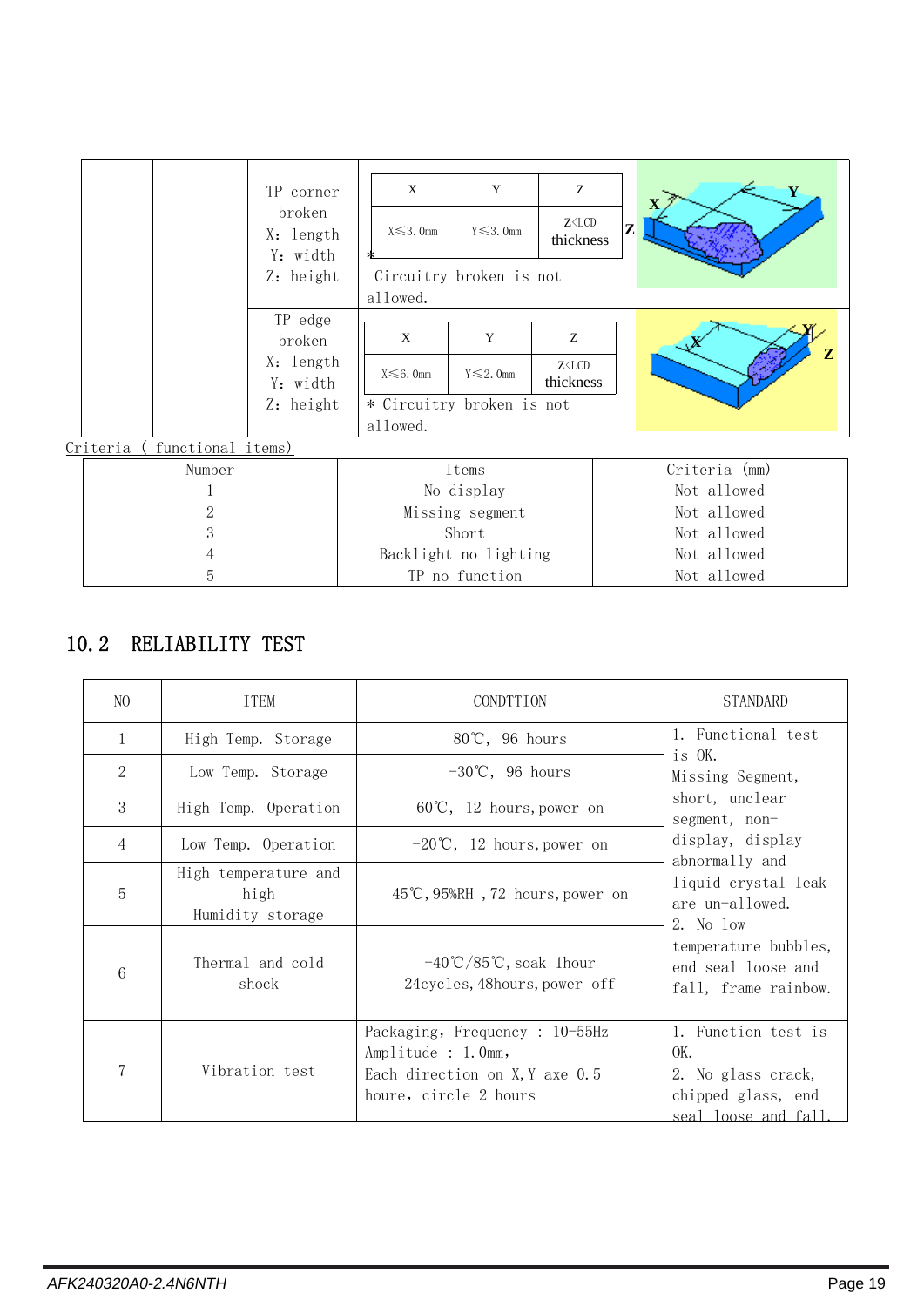| 8 | Temp. Cycling | +70°C $(4hr)^{\sim} (2hr)^{\sim} 30$ °C $(4)$<br>9cycles, Power on , 72hr                                         |  |
|---|---------------|-------------------------------------------------------------------------------------------------------------------|--|
| 9 | Dropping test | Pack products into the carton box.<br>Drop it from 120cm height to<br>ground. Once for each side of the<br>carton |  |

NOTE:

10.2.1 The reliability items will be fully performed in new sample qualification,

10.2.2 The reliability status will be tested as monitor during mass production. Individual reliability test shall be

performed by lot , Moreover, the individual reliability item shall be decided according to reliability plan.

10.2.3 All samples are inspected after keeping in the room with normal temperature and humidity for 2 hours or above.

10.2.4 Vibration test: It is not necessary to test for those products without assembly frame , back light ,PCB and so on.

10.2.5 Dropping test : It is necessary for affirming new package.

10.2.6 For the high temperature and high humidity test, pure water of over 10 MΩ.cm should be used.

10.2.7 Each test item applies for test LCM only once .Then tested LCM cannot be used again in any other test item.

10.2.8 The quantity of LCM examination for each test item is 5pcs to 10pcs.

#### 10.3 Safetv instructions

10.3.1 If the LCD panel breaks, be careful not to get any liquid crystal substance in your mouth.

10.3.2 If the liquid crystal substance touches your skin or clothes, please wash it off immediately by using soap and water.

#### 10.4 Handling Precautions

10.4.1 Avoid static electricity damaging the LSI.

10.4.2 Do not remove the panel or frame from the module .

10.4.3 The polarizing plate of the display is very fragile . So, please handle it very carefully.

10.4.4 Do not wipe the polarizing plate with a dry cloth, as it may easily scratch the surface of the plate.

10.4.5 The color tone of display and background of LCM has the possibility to be changed in the storage temperature range.

10.4.6 Pay attention to the working environment, as the element may be destroyed by static electricity.

--Be sure to ground human body and electric appliance during work.

--Avoid working in a dry environment to minimize the generations of static electricity.

--Static electricity may be generated when the protective film is fast peeled off.

10.4.7 When soldering the terminal of LCM, make certain the AC power source of soldering iron does not leak.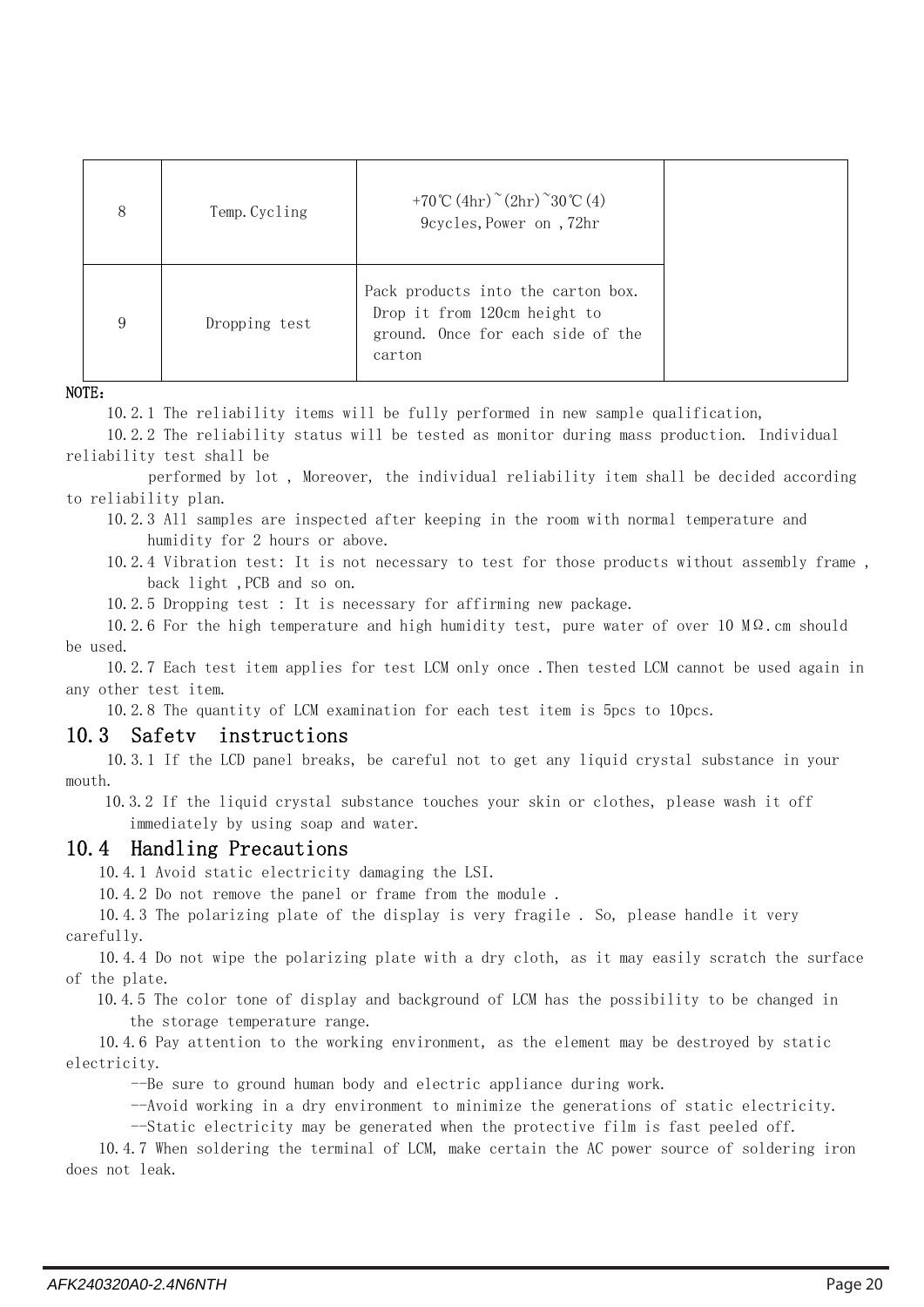10.4.8 If the display surface becomes contaminated, breathe on the surface and gently wipe it with a soft-dry- clean cloth .If it is heavily contaminated ,moisten cloth with the following solvent(ex:Ethyl alcohol). Solvents other than those above-mentioned may damage the polarizer(Especially ,do not use them .ex: Warter / Ketone)

#### 10.5 Operation instructions

- 10.5.1 It is recommended to drive the LCD within the specified voltage limits, try to adjust the operating voltage for the optimal contrast, the color and contrast of LCD panel will varies at different temperature.
- 10.5.2 Response time is greatly delayed at low operating temperature range. However, this does not mean the LCD will be out of the order, It will recover when it returns to the specified temperature range.
- 10.5.3 If the display area is pushed hard during operation, the display will become abnormal.
- 10.5.4 Do not operate the LCD at the environments over the specified conditions, this may cause damage on the LCD and shorten the lifetime.

#### 10.6 Storage instructions:

10.6.1 Store LCDs in a sealed polyethylene bag.

10.6.2 Store LCDs in a dark place, Do not expose to sunlight or fluorescent light. Keep the temperature between 0℃and 35℃.

10.6.3 Avoid the polarizer touch any other object, ( It is recommended

to store them in the container in which they were shipped.)

#### 10.7 Limited Warranty

- 10.7.1 will replace or repair any of its LCD modules, which are found to be defective, when inspected in accordance with LCM acceptance standards ( copies available upon request ) for a period of 12 months from ink- print date on product
- 10.7.2 Any defects must be returned to within 60 days since ship-out. Confirmation of such date shall be based on freight documents. The warranty liability of wasam limited to repair and/or replacement on defects above (7.1,7.2)
- 10.7.3 No warranty can be granted if the precautions stated above have been disregarded. The typical samples are as below:
	- -- LCD glass crack/break
	- --PCB outlet is damaged or modified.
	- --PCB conductors damaged.
	- --Circuit modified with by grinding, engraving or painting varnish.

--FPC crack